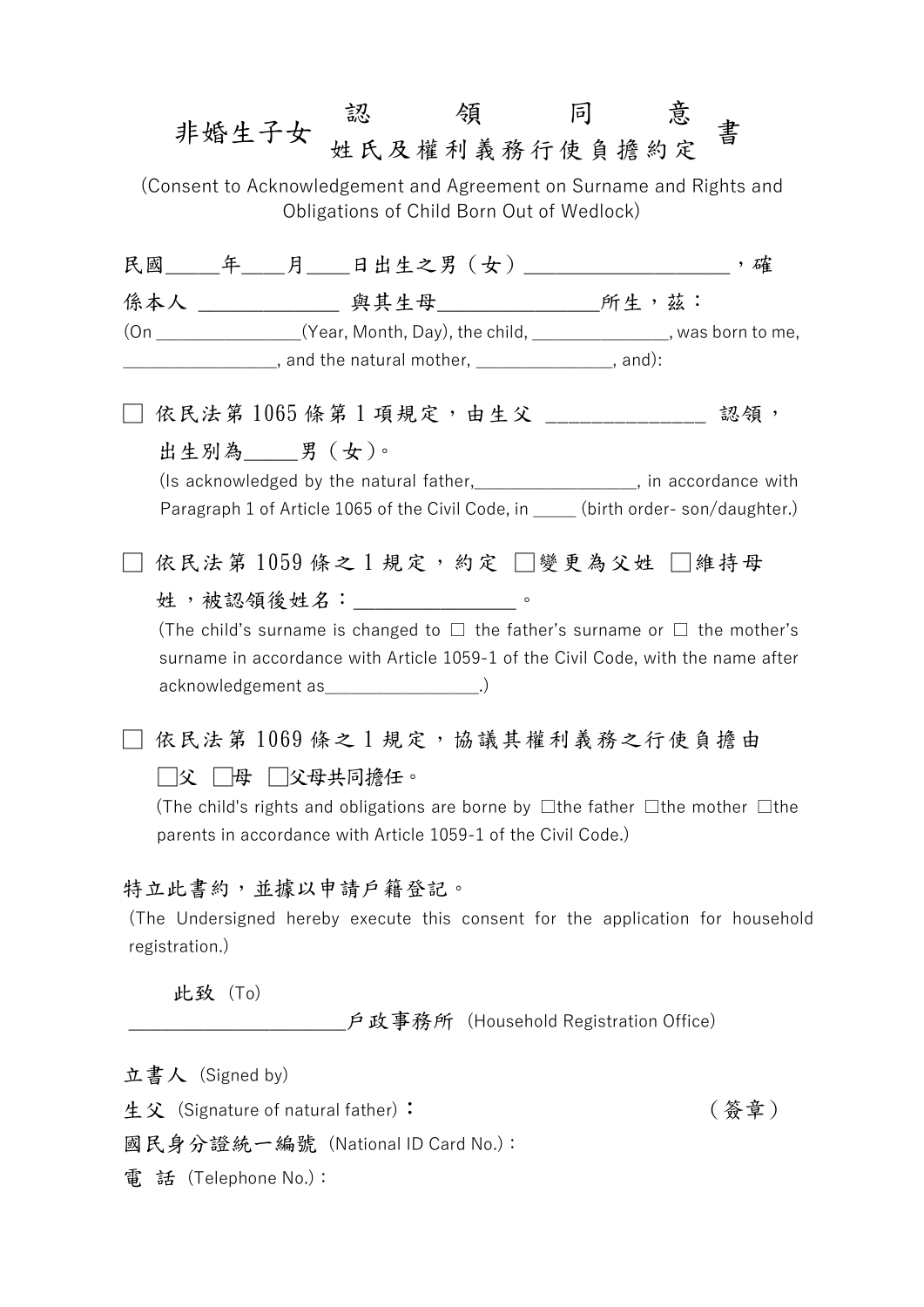生父法定代理人 (Signature of natural father's statutory agent): ( 答章) 國民身分證統一編號 (National ID Card No.): 電 話 (Telephone No.):

生母 (Signature of natural mother):  $($  答章) 國民身分證統一編號 (National ID Card No.): 電 話 (Telephone No.):

生母法定代理人 (Signature of natural mother's statutory agent) : ( 簽 章 ) 國民身分證統一編號 (National ID Card No.): 電 話 (Telephone No.):

| $\frac{1}{2}$ | 華 | 民 | 國 |                    |  |
|---------------|---|---|---|--------------------|--|
|               |   |   |   | (Year, Month, Day) |  |

說明 (Note):

- 一、約定事項請於□中打「V」(Select the matters to be agreed on (V).)。
- 二、民法第 1065 條第 1 項規定:非婚生子女經生父認領者,視為婚生子女。其 經生父撫育者,視為認領。(In accordance with Paragraph 1, Article 1065 of the Civil Code, a child born out of wedlock who has been acknowledge by the natural father is deemed to be legitimate; where he has been maintained by the natural father, acknowledgment is deemed to have been established.)
- 三、民法第 1059 條之 1 規定(Article 1059-1 of the Civil Code stipulates the following): 非婚生子女從母姓。經生父認領者,適用前條第 2 項至第 4 項之規定。(A child born out of wedlock shall assume mother's surname. Paragraph two through four of the preceding Article should be applicable to a child born out of wedlock who is acknowledged by the biological father.)

非婚生子女經生父認領,而有下列各款情形之一,法院得依父母之一方或 子女之請求,為子女之利益,宣告變更子女之姓氏為父姓或母姓 (Where a child born out of wedlock who is acknowledged by the biological father meets one of the following conditions, one of the parents or the child may petition in the interest of the child for a judicial declaration to change the child's surname to either the father's and mother's surname):

- 一、父母之一方或雙方死亡者。(1)Where one or both of parents are deceased;)
- 二、父母之一方或雙方生死不明滿三年者。(2)Where one or both of parents' lives have been uncertain for three years;)
- 三、子女之姓氏與任權利義務行使或負擔之父或母不一致者。(3)Where the child's surname is not the same as the parent who performs the rights and